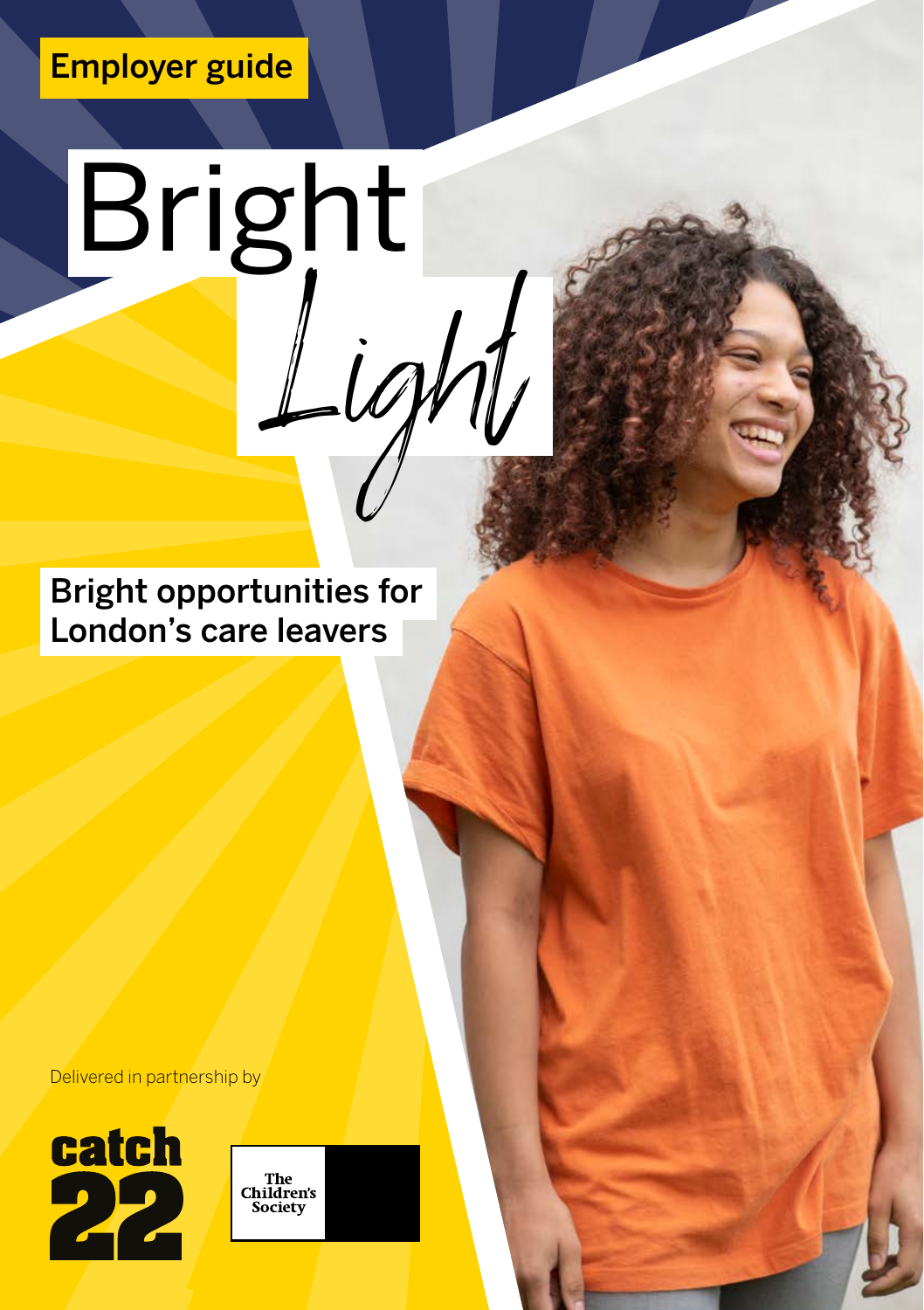## Who we are

Bright Light is a partnership between The Children's Society and Catch22 which places care leavers aged 16 to 25 years old into apprenticeship and employment opportunities. Bright Light provides ongoing workshops and support for every young person we work with. We build their confidence and develop their soft skills as they progress their careers.

Through Catch22's frontline experience via the National Leaving Care Benchmarking Forum, and The Children's Society's extensive research, we are striving to achieve the best outcomes for young people making the transition from care to adulthood.

For care leavers, overcoming the barriers to employment depends on the strong relationships and the long-term support these partners offer.

Bright Light works with organisations who are committed to having a diverse pool of talent and improving the outlook of London's care leavers. Both employers and apprentices are supported throughout the first 12 to 18 months of placement, addressing the challenges we know both parties can face when hiring people with personal barriers. Additionally, all employers who recruit a care leaver for an apprenticeship receive £1,000 in funding.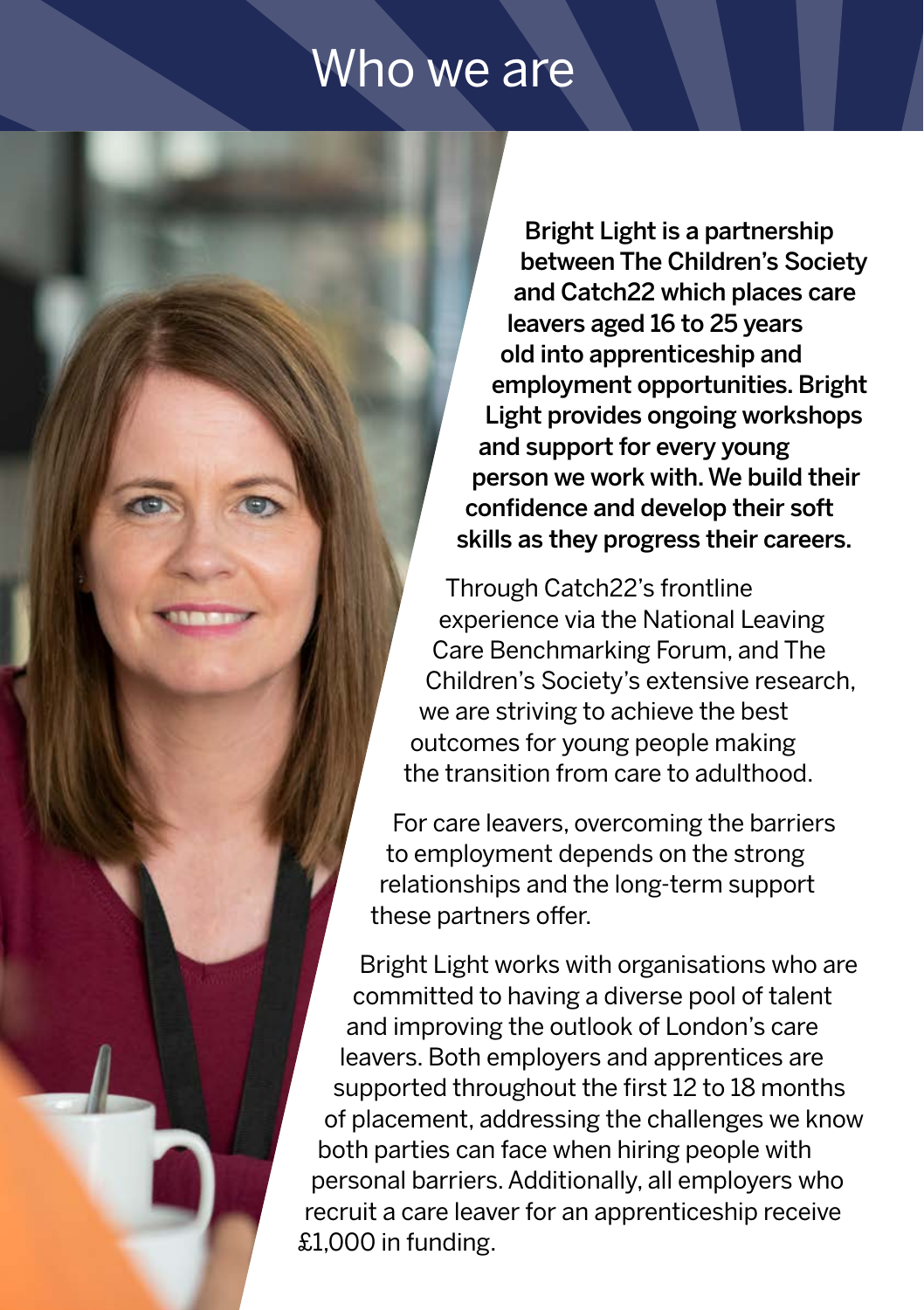## How are employers supported?



Access to a talent pool of work-ready young people



A free recruitment service to ensure that you get the right match



#### In-work and long term support

to ensure the retention of staff



Guidance on who may be the best fit for your apprenticeship needs



Experience in developing apprenticeships through our other programmes



#### Assistance with achieving

your Corporate Social Responsibility (CSR) targets



On-hand advice on how to best support your new apprentice



A Partnerships Development **Manager** available as a direct point of contact